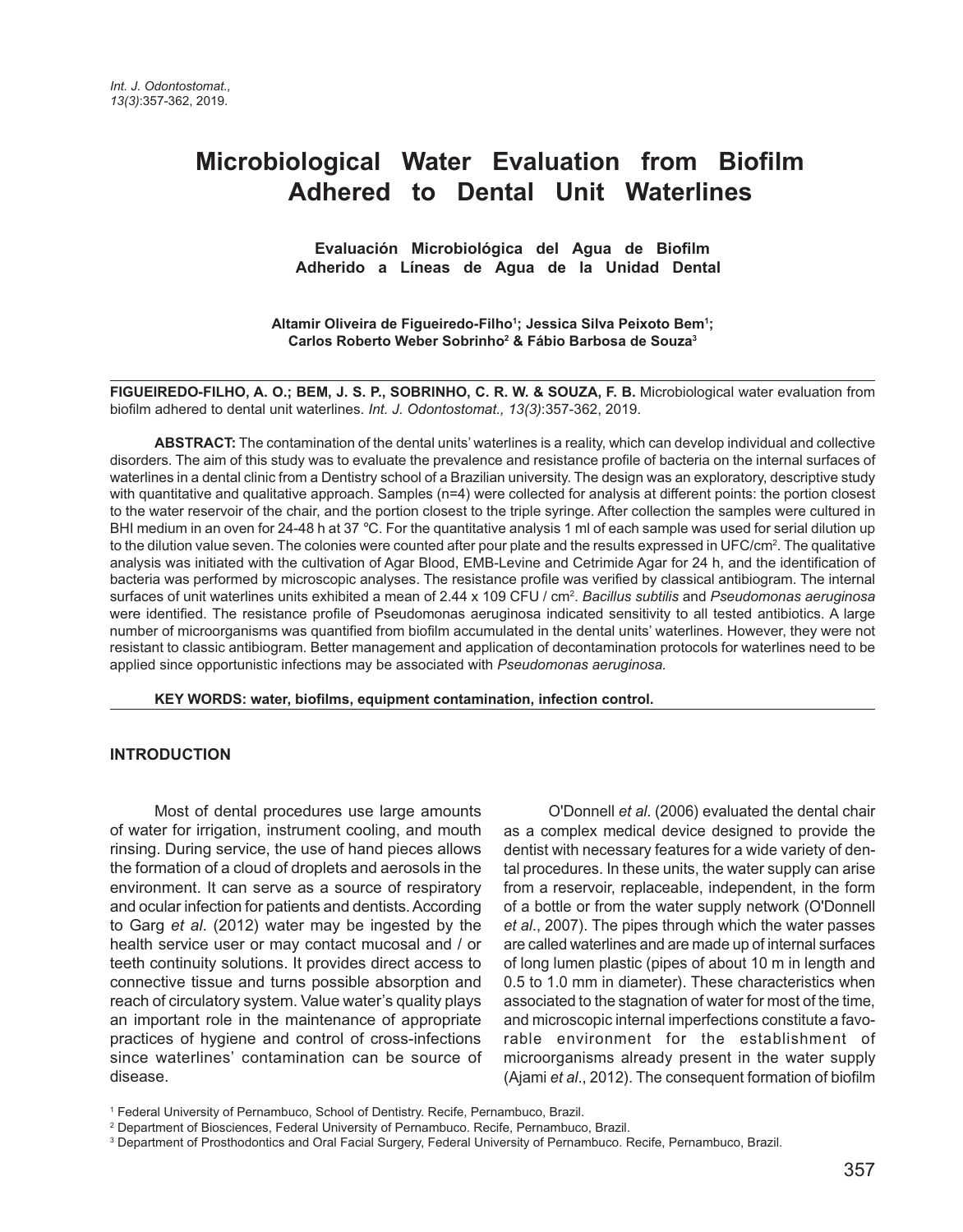is directly responsible for the contamination of water used in clinical procedures (Walker *et al*., 2003; Walker & Marsh, 2004; Walker & Marsh, 2007; Szymánska & Sitkowska, 2012; Rodrigues *et al*., 2017).

Regarding the microorganisms present in water, they are predominantly gram-negative aerobic heterotrophic bacteria which attaches the inner surface of dental equipment tubing creating micro colonies that will lead to multiple biofilm patterns. This biofilm consists primarily of highly hydrated bacterial polysaccharides capable of communicating through pores and channels forming structured, coordinated, and functional communities. With the development of biofilm, planktonic cells and by-products are released into the water directly into patients' mouths during dental procedures (O'Donnell *et al*., 2007; Wirthlin & Roth, 2015). Different species of microorganisms in the biofilm do not survive in isolation, but through a system called quorum sensing. This signaling system is based on the ability of not only monitoring the presence of other bacteria around it, but also the production and response to signaling molecules. These auto-inducers are detected by specific receptors that allow the cells to evaluate the population contingent by signal concentration. Upon reaching a critical level, microorganisms act as a single multicellular organism, being able to organize unified responses favorable to population survival (Davies *et al*., 1998; Sola *et al*., 2012).

The presence of a high density of microorganisms in the water exit on dental equipment is a potential risk for infections in patients and professionals, not to mention its role on cross-infections. Previous studies have reported the presence of bacteria such as Pseudomonas, Legionella and non-tuberculous (atypical or fast-growing) mycobacteria in the water outlets what is a risk for infection, especially in immunocompromised patients (O'Donnell *et al*., 2007).

 So far, however, there has been little discussion about the sources of contamination of dental work unit pipelines, the present study aimed to quantitatively and qualitatively assess the prevalence and resistance profile of bacteria from the internal surfaces of the dental units waterlines in a Dental School of a public university in the state of Pernambuco, Brazil.

#### **MATERIAL AND METHOD**

The research consisted of an exploratory, laboratory-based field study, which took place at the Clinic of Oral Medicine and Microbiology and Immunology Laboratory, both at the Health Sciences Center of Federal University of Pernambuco after authorizations for execution were granted through letters of agreement.

A sample, corresponding to 50 % of dental work units on the same clinic, was used to perform the tests  $(n = 4)$ . Only those equipment found in perfect working order (without any of its constituent parts broken or with problems that would jeopardize its use) were randomly selected and evaluated at the time of collection, which occurred at the end of a work shift.

After emptying the aqueous contents of the unit pipes and disinfecting the external surfaces with 70 % alcohol, two fragments of the triple syringe hose were collected from each dental equipment. These 1-cmlong portions were taken at predetermined points: (1) region closest to the triple syringe, called "Exit" and (2) the region closest to the water reservoir, called "Inlet". This step was performed by a single operator, previously trained, and equipped with personal protective equipment (PPE) as well as needle holders, and sterile scalpels.

After cutting, each portion was sectioned longitudinally in order to expose the hose's inner and facilitate contact with the culture media. Subsequently, the samples were placed in a test tube containing 5mL of Brain Heart Infusion (BHI), shaken for 1 minute and grown in an oven for 24-48 h at 37 °C.

For the quantitative analysis, the Pour Plate technique was chosen using serial dilution from 1mL of each initial sample. The colonies were counted after incubation for 24-48 h at 37 °C, using the correction factor for the dilution title. In order to determine the values of colony forming units per square centimeter (CFU /  $cm<sup>2</sup>$ ), the internal area of the tube was taken into account. It has been calculated after measuring the lumen diameter of the hose obtained through a previously calibrated digital caliper.

The qualitative analysis was initiated with bacterial growth during 24 h in three different culture medium: Blood Agar, Eosin Methylene Blue Agar (EMB–Levine) and Cetrimide Agar. The identification of bacteria was performed by means of microscopic analyzes based on cell wall structure and composition (Gram staining). Non-fermenting gram-negative bacteria were identified through the API 20E system. Grampositive bacteria were identified through their hemolysis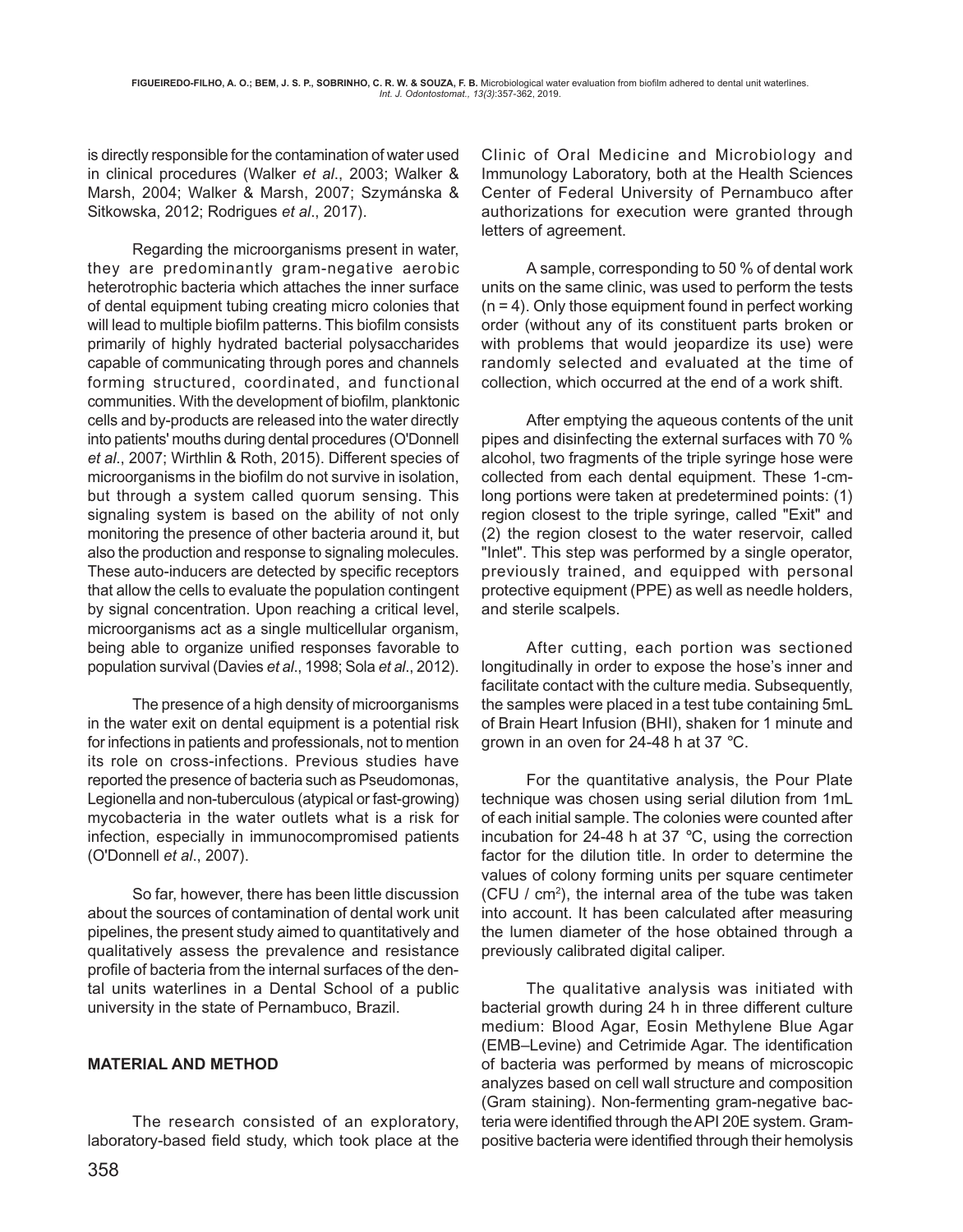pattern in Blood Agar and through classical phenotypic characteristics, for instance antibiotic sensitivity tests, Catalase and Coagulase tests.

The resistance profile of the microorganisms was verified by means of phenotypic tests such as the classical antibiogram, as recommended by CLSI (2016), using the following drugs: Azitreonam 30 mg, Meropenem 10 mg, Imipenem 10 mg, Gentamicin 10 mg, Amikacin 30 mg, Cefepime 30 mg, Ciprofloxacin 5 mg, Ceftazidime 30 mg, Nonfloxacin 10 mg, Levofloxacin 5 mg.

The data analysis in this work took the form of a descriptive study, both for the quantity of CFU /  $cm<sup>2</sup>$ , as well as for the qualitative identification of the isolated bacteria.

### **RESULTS**

There was bacterial growth in the three culture media (Blood Agar, EMB-Levine and Cetrimide Agar). Only the Input sample from kit 4 (E4) did not show growth after incubation. The results obtained from quantitative analysis are presented in Table I. The mean value was 2.44 x 109 CFU / cm<sup>2</sup>.

Table I. Relation of the amounts of bacteria found in each sample.

| <b>SAMPLE</b>  | AMOUNT in UFC/cm <sup>2</sup>                  |
|----------------|------------------------------------------------|
| F <sub>1</sub> | $1,56 \times 10^{9}$                           |
| S1             | $4,05 \times 10^{9}$                           |
| F <sub>2</sub> | $1,48 \times 10^{9}$                           |
| S <sub>2</sub> | 5,0 x $10^8$                                   |
| E <sub>3</sub> | Countless (very high values of bacteria found) |
| S <sub>3</sub> | Countless (very high values of bacteria found) |
| F4             | There was no<br>growth                         |
| S <sub>4</sub> | $4,63 \times 10^{9}$                           |

For qualitative evaluation, all samples presented growth in Blood Agar, while only Input of equipment 3 (E3) and Output of equipment 3 (S3) had colonies in EMB-Levine and Cetrimide Agar. The microorganisms at E1, S1, E2, S2 were shown as non-sporulated grampositive bacilli. S4 sample presented as a sporulated gram-positive bacillus. E3 and S3 pointed out the presence of Gram-negative bacilli. The species of the bacteria found are listed in Table II.

The following drugs determined the resistance profile of Pseudomonas aeruginosa: Azitreonam 30 mg,

Meropenem 10 mg, Imipenem 10 mg, Gentamicin 10 mg, Amikacin 30 mg, Cefepime 30 mg, Ciprofloxacin 5 mg, Ceftazidime 30 mg, Nonfloxacin 10 mg, Levofloxacin 5 mg. Interestingly, the colonies in question were sensitive to all of the drugs cited above.

Table II: Relation of the bacteria identified in each sample.

| <b>SAMPLE</b> | <b>BACTERIA</b>        |
|---------------|------------------------|
| F1            | Bacillus subtilis      |
| S1            | Bacillus subtilis      |
| F2            | Bacillus subtilis      |
| S2            | Bacillus subtilis      |
| F3            | Pseudomonas aeruginosa |
| S3            | Pseudomonas aeruginosa |
| F4            |                        |
| S4            | Bacillus subtilis      |
|               |                        |

### **DISCUSSION**

The first case in literature that demonstrated the direct correlation between a patient's lethal infection and water from dental services units was published in 2012. An 82-year-old female patient with no underlying diseases was admitted to the intensive care unit in an Italian hospital with fever and respiratory problems coming to death two days later. Her death was attributed to pneumonia (*Legionella* spp.) and the source of infection being the waterlines of her dentist's office was confirmed by three microbiological methods (Ricci *et al*., 2012).

Regarding biosafety practices, the American Dental Association (ADA) and the US Centers for Disease Control and Prevention (CDC) regulate the quality of water used in dental procedures. According to them, since 2000, the water used should contain lessthan 200 colony-forming units per mL (CFU/mL) of aerobic, mesophilic and heterotrophic bacteria in non-surgical procedures (Mills *et al*., 2018).

Although the amount of bacteria present in the water is an indicator for the degree of contamination, analysis of the biofilm formed inside the pipes gains great importance. Inside the waterlines, microorganisms colonize and replicate on the internal surfaces, producing a heterogeneous adherent microbial accumulation (biofilm). Once it is formed, the biofilm protects the organisms and works as a reservoir that alters the number of free-floating microorganisms in the water leaving the hoses (Whitehouse *et al*., 1991; Barbeau *et al*., 1998). The microorganisms on the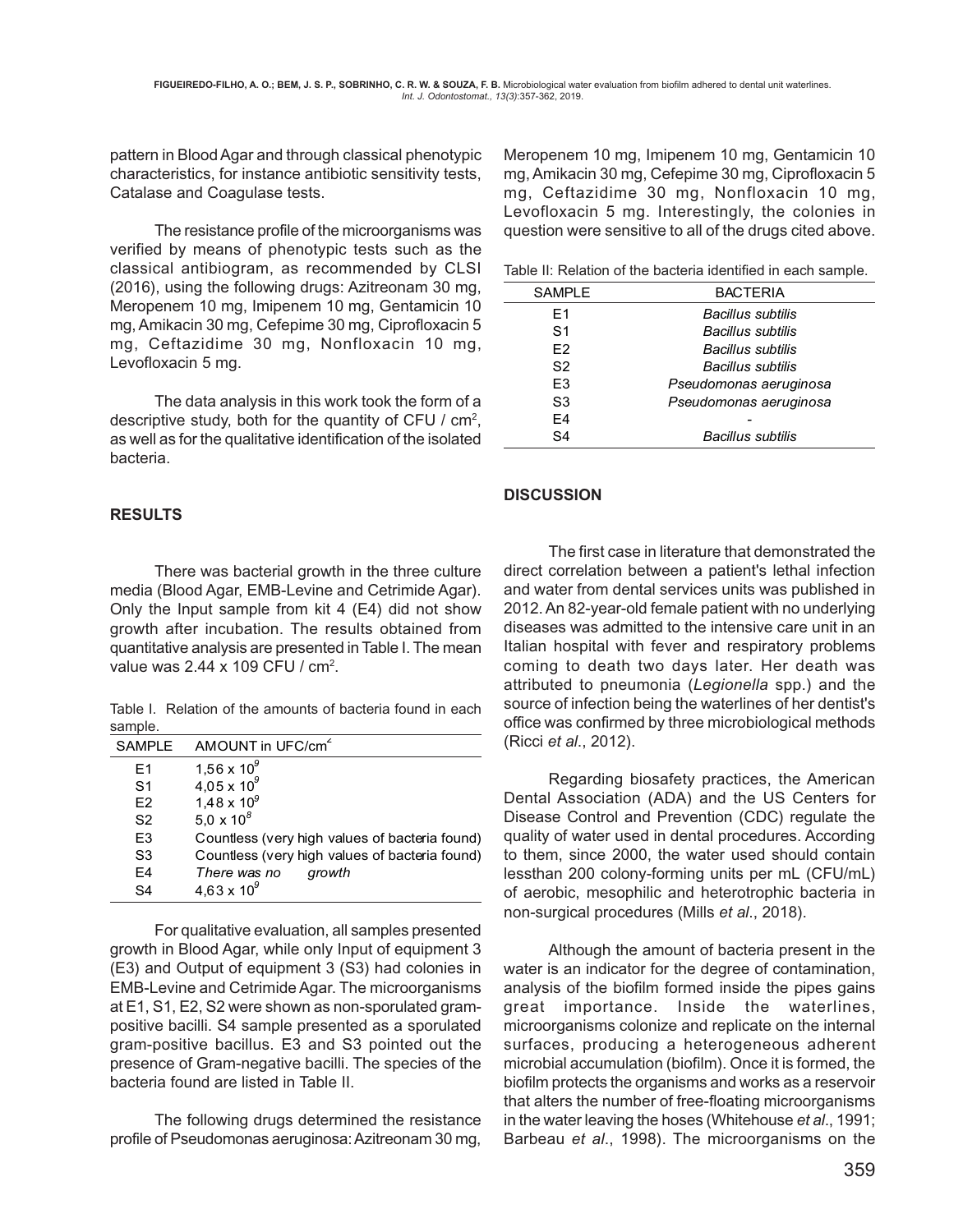surfaces are continuously released from the biofilm in the water passing through the lumen of the tube, so that this biofilm becomes the main reservoir for continued contamination of the system (O'Donnell *et al*., 2007; Walker & Marsh, 2004).

In this perspective, considering the way bacteria is released in the environment, this study proposed a different methodology for collecting when compared to researches related to waterlines contamination, since the bacteriological analysis was not performed from the collection of water from the equipment, but from the release of bacteria previously adhered to the pipe (Tuttlebee *et al*., 2002; Ávila-De-Navia *et al*., 2014; Micha kiewicz *et al*., 2015). Thus, the results showed a quantitative related to the internal area of the tube, where the biofilm is formed, not having a comparison with the volume of water collected. In this new parameter, the results showed a quantitative value greater than 108 CFU/cm<sup>2</sup> (Table I), a disturbing number that suggests the presence of a large bacterial activity in the equipment system.

Having said that, specimen E4 was the only one showing bacterial non-growth. A likely explanation for this might be the absence of water in the reservoir at the time of collection. It seems possible that the drying of the reservoir after the use would lead to a decrease in the formation of biofilms converging with the recommendations of the Brazilian National Agency of Sanitary Surveillance (ANVISA) for the control of infections in Dentistry. In its manual, the agency recommends in addition to dry maintenance at night and at weekends, the use of water filters in the lines, use of water tank independent of the supply network, chemical disinfection of waterlines and daily drainage (Brasil, 2006).

As far as the qualitative analysis is concerned, only two species of bacteria were found. These data must be interpreted with caution because only tests for aerobic bacteria were conducted. On the other hand, Barbeau *et al*. hold the view that the water systems of dental units resemble an aquatic ecosystem in which various opportunistic pathogens colonize the inner surface of the pipes. These pathogens consists of microorganisms, including bacteria, fungi and protozoa, which colonize and replicate on the inner surface of water pipes, often forming a protective layer of viscous substance (limo/mucus) that allows them to survive in adverse environments and invade new locations (Brasil, 2006; Sacchetti *et al*., 2007). In light of that, a reasonable approach to tackle this issue could be to

carry out more tests for microorganisms such as fungi and protozoa or anaerobic bacteria, which are found in other studies like those by de Oliveira *et al*. (2008).

The most frequently bacteria found in this study was *B. subtilis*. Bacteria of this genus were not only frequent in studies conducted in the 1990s (Garg *et al*.) but also in recent studies as reported by Ji *et al*. (2016) and Szymanska & Sitkowska (2012). However, once they refer only to the genus, it is difficult to compare the amount of this species found by them to the one found in the presented study. In addition, this type of microorganism was identified in almost all samples, unlike what was observed in the study by Szyman´ska & Sitkowska (2013) in which the amount of bacteria from this genus was not significant once the goal was to confirm the contamination of dental units only.

*B. subtilis* is a gram-positive spore-forming bacterium that typically inhabits water and soil being common in the gastro-intestinal tract of animals. It is important in clinical practice due to its use as biological indicator during sterilization processes (O'Donnell *et al*., 2006). The other species identified, P. aeruginosa, is the most important human pathogen in the genus *Pseudomonas*. It is characterized as non-fermenting and ubiquitous Gram-negative rods, since they can be found in soil, water, vegetables, animals, and have a direct relationship with Health Care-Associated Infections (HCAI). HCAI consist of localized or systemic conditions resulting from an adverse reaction to the presence of an acquired infectious agent after admission to health services (CDC, 2014). They must be manifested after 48 hours of admission or prior to that period when related to invasive procedures performed at the health services (Ministério da Saúde, 1998).

Diseases in which microorganisms are visible in the form of biofilms may include: dental caries, periodontitis, pneumonia, septicemia, malfunction of urinary catheters and contact lenses, severe tissue infections (osteomyelitis and endocarditis) aside from rejections of prosthetic material. In patients with cystic fibrosis, about 80 % to 90 % of biofilms are composed solely of Pseudomonas aeruginosa (de Oliveira *et al*.; Trentin *et al*., 2013). This bacterium is commonly isolated in analysis of dental units waterlines. Sacchetti *et al*. in a study comparing the tubes made of Polyethylene and Polytetrafluoroethylene, isolated P. aeruginosa in polyethylene tubes only. de Oliveira *et al*. isolated 71 samples containing this bacteria from a total of 160 water samples.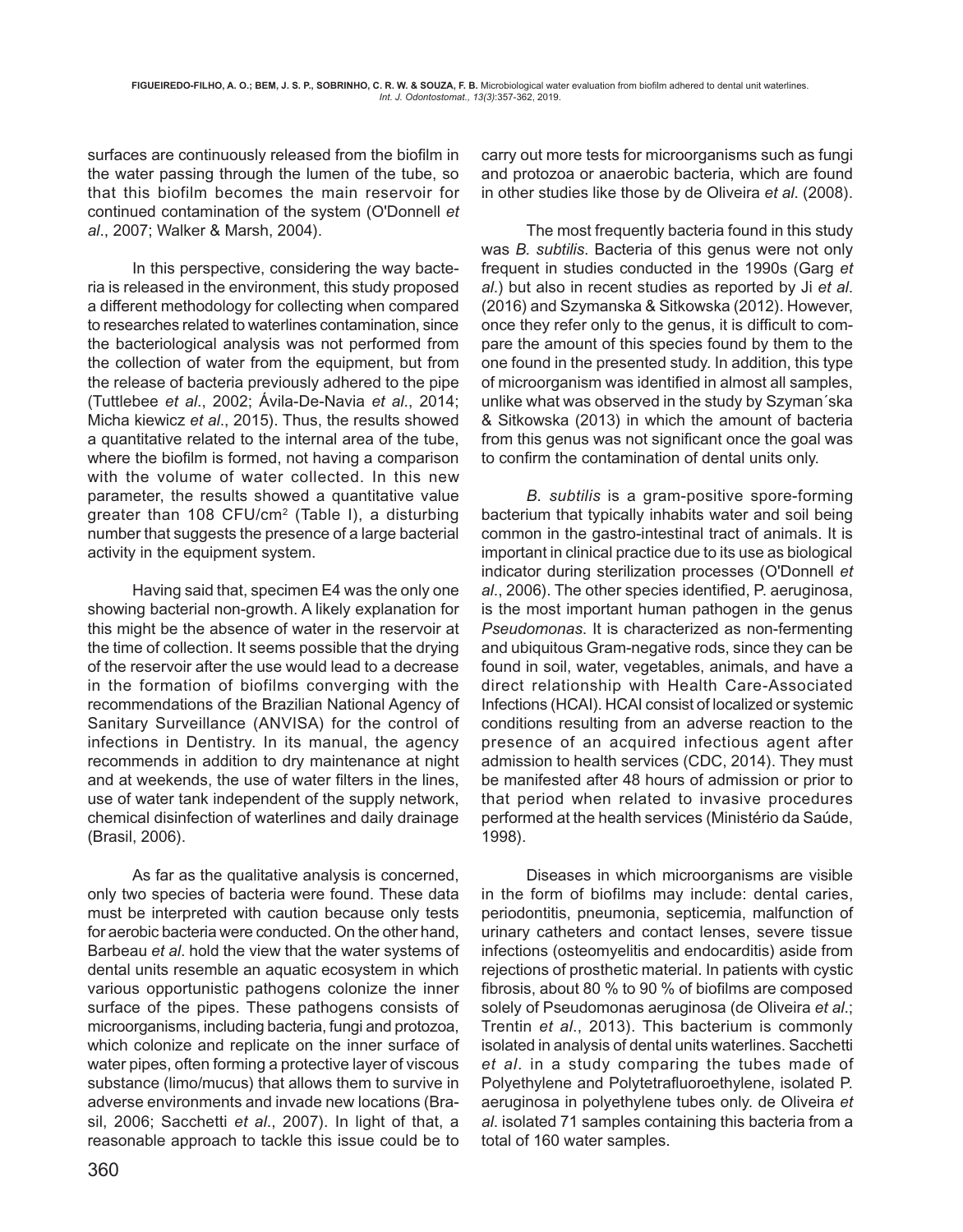The bacteria identified on the inlet pipeline were the same as those found on the waterline's exit. Moreover, it was observed that the number of colonies found in both collection sites was similar. A resembling result was found by Fernandes *et al*. (2018), who when performing a quantitative analysis of heterotrophic bacteria in the water of dental equipment, obtained statistically equivalent values for the reservoir and triple syringe.

In spite of being intrinsically resistant to several antimicrobials including chloramphenicol, tetracyclines, some quinolones and beta-lactams, the Pseudomonas aeruginosa colonies submitted to resistance profile verification in this study were sensitive to all tested antibiotics indicating that infections caused by these strains are probably easily combated.

In this investigation all the procedures were standardized and performed following biosafety standards in order to minimize the possible bias inherent to any laboratory research. Also, the use of an innovative methodology requires that more tests should be performed in other clinical settings in order to allow a comparative analysis of the findings.

Most of the bacteria found in the hoses of dental units presented a small risk to immunologically healthy people. Nevertheless, these microorganisms become important infectious agents; especially in predisposed patients presenting damaged physical barriers and immunosuppression. Thus, monitoring of water quality and the detection of pathogenic microorganisms are essential for providing a situational diagnosis, as well as for encouraging biosecurity practices such as avoiding water stagnation and applying water disinfection protocols. Even with a small sample size, the findings of this study suggest the need for better management and application of decontamination protocols for waterlines, since opportunistic infections may be associated with *Pseudomonas aeruginosa.*

**FIGUEIREDO-FILHO, A. O.; BEM, J. S. P., SOBRINHO, C. R. W. & SOUZA, F. B.** Evaluación microbiológica del agua de biofilm adherido a líneas de agua de la unidad dental. *Int. J. Odontostomat., 13(3)*:357-362, 2019,

**RESUMEN:** La contaminación de líneas de agua en las unidades dentarias es una realidad, generando enfermedades individuales y colectivas. El objetivo de este estudio fue evaluar la prevalencia y resistencia de las bacterias en las zonas internas de las líneas de agua de la Facultad de Odontología de una universidad brasileña. El diseño del estudio fue exploratorio, descriptivo con enfoques cuantitativos y cualitativos. Las muestras para análisis (n=4) fueron selecionadas de distintos lugares: el punto más cercano al sistema de agua del sillón odontológico y el punto más cercano a la jeringa tríplice. Las muestras obtenidas fueron cultivadas en un médio BHI por 24-48 h, en un horno a 37 ºC. Para el análisis cuantitativo, se utilizó 1 ml de cada muestra para dilución hasta el valor siete. Las colonias fueran contadas y los resultados fueron expresados en UFC/cm<sup>2</sup>. El análisis cualitativo fue iniciado con el cultivo de Agar Sangre, EBM-Levine y Agar Cetrimide por 24 h y la identificación de la bacteria fue realizada por análisis microscópicos. El perfil de resistencia fue verificado por el antibiograma clásico. Las zonas internas de las unidades de líneas de agua mostraron un promédio de 2,44 x 109 UFC/cm2 . *Bacillus subtilis* y *Pseudomonas aeruginosa* fueron encontrados. El perfil de resistencia de *Pseudomonas aeruginosa* indicó sensibilidad a todos los antibióticos testados. Un gran número de microorganismos fue cuantificado desde la biopelícula acumulada en las líneas de agua de unidades dentales. Sin embargo, no resistieron al antibiograma clásico. Se requiere una mejor gestión y aplicación de protocolos de decontaminación en las líneas de agua debido a que las infecciones oportunistas puedan estar asociadas a *Pseudomonas aeruginosa*.

**PALABRAS CLAVE: agua, biopelículas, contaminación de equipos, control de infecciones.**

## **REFERENCES**

- Ajami, B.; Ghazvini, K.; Movahhed, T.; Ariaee, N.; Shakeri, M. & Makarem, S. Contamination of a dental unit water line system by legionella pneumophila in the mashhad school of dentistry in 2009. *Iran. Red Crescent Med. J., 14(6)*:376-8, 2012.
- Ávila-De-Navia, S. L.; Estupiñán-Torres, S. M. & Estupiñán-Torres, D. M. Indicadores de calidad bacteriológica del agua en unidades odontológicas. *Rev. Fac. Med., 62(1)*:111-7, 2014.
- Barbeau, J.; Gauthier, C. & Payment, P. Biofilms, infectious agents, and dental unit waterlines: a review. *Can. J. Microbiol., 44(11)*:1019-28, 1998.
- Davies, D. G.; Parsek, M. R.; Pearson, J. P.; Iglewski, B. H.; Costerton, J. W. & Greenberg, E. P. The involvement of cell-tocell signals in the development of a bacterial biofilm. *Science, 280(5361)*:295-8,1998.
- de Oliveira, A. C.; Maluta, R. P.; Stella, A. E.; Rigobelo, E. C.; Marín, J. M. & de Ávila, F. A. Isolation of Pseudomonas aeruginosa strains from dental office environments and units in Barretos, state of São Paulo, Brazil, and analysis of their susceptibility to antimicrobial drugs. *Braz. J. Microbiol., 39(3)*:579-84, 2008.
- Fernandes, M. C. R.; Lima, P. B.; Calazans, M. T. & de Souza, F. B. The quality of water in dental offices from the public healthcare system of a Brazilian town: a study of the microbial, physical and chemical parameters. *J. Dent. Health. Oral Disord. Ther., 9(5)*:393-7, 2018.
- Garg, S. K.; Mittal, S. & Kaur, P. Dental unit waterline management: historical perspectives and current trends. *J. Investig. Clin. Dent., 3(4)*:247-52, 2012.